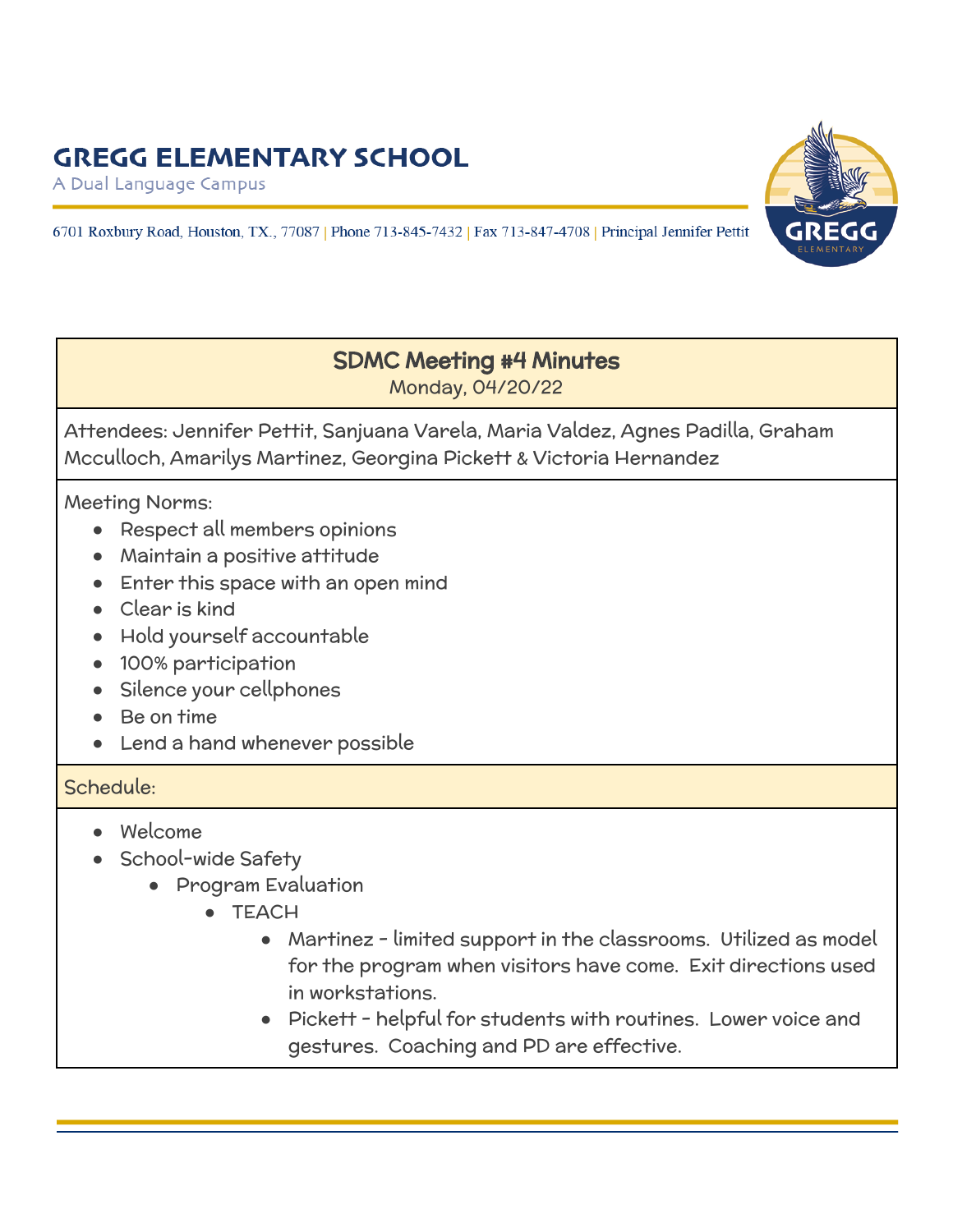A Dual Language Campus



- 6701 Roxbury Road, Houston, TX., 77087 | Phone 713-845-7432 | Fax 713-847-4708 | Principal Jennifer Pettit
	- Hernandez Support in classroom is helpful. Using gestures. Coach - regular support in the room. Limited in the amount of techniques that are focused on. Would like more. Supports the use of the program due to the coaching. • Padilla - has not received the support. Campus Grounds Upcoming Projects ● Window's Garden Beds Someone in the neighborhood interested in campus landscaping. Coach will get his information. Valdez will get the information for a parent who has a landscaping business. **Basketball Goal** • foam around the metal pole. Something for the girls during recess. Let's put a cart outside specifically for recess. Purchase: ● double dutch ropes See saw • Playground in the back - broke this year - need more slides in the back ● Exercise equipment that is kid play size ● Painting of hopscotch and four square on the concrete • fence around the playground - has a dip and holes [dog was able to get on the grounds due to the hole the fence. look at the laminating machine in the teachers lounge ● Everyone likes the individual laminating machines. Ice machine in the teachers lounge Electric gate needed for the campus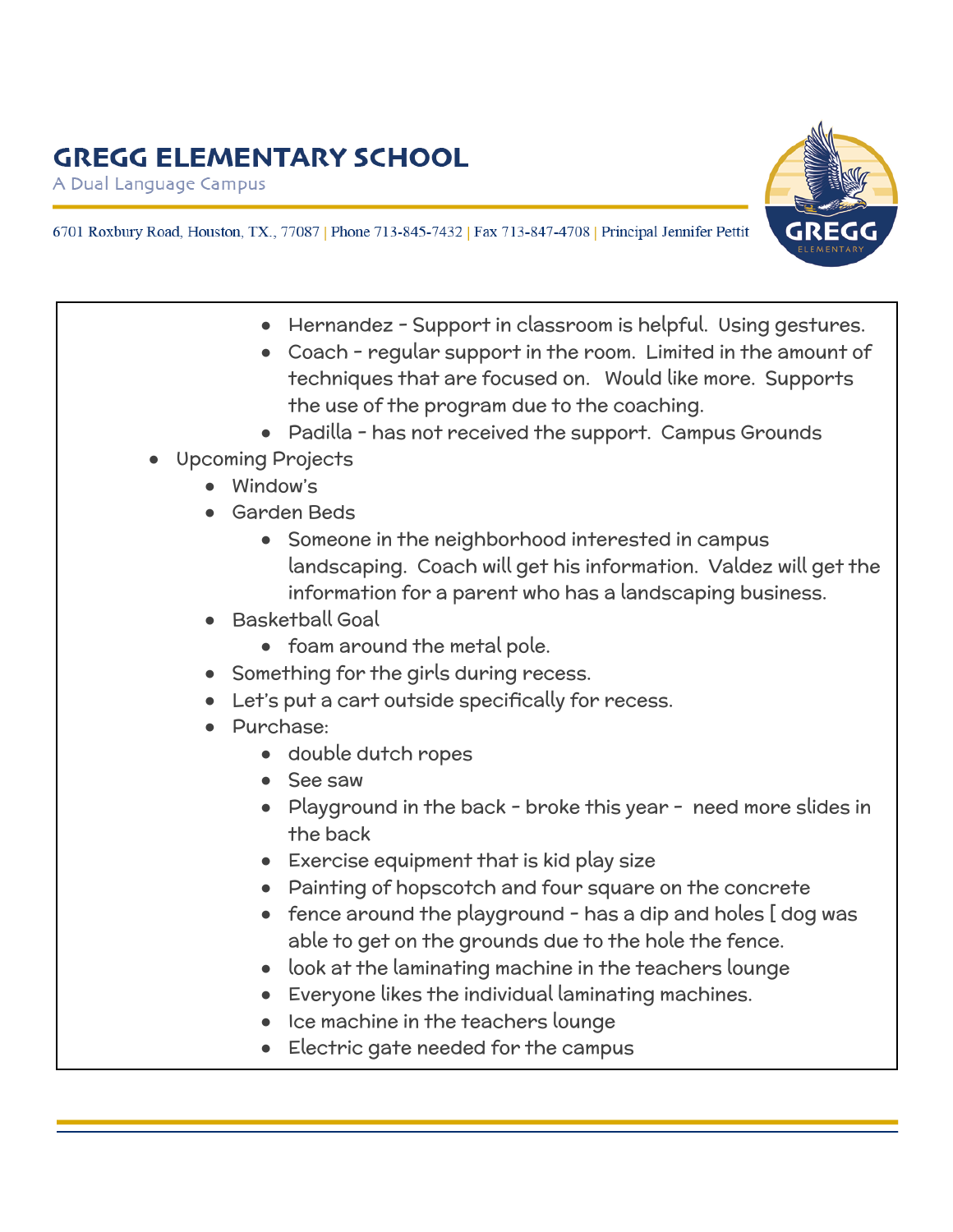A Dual Language Campus

6701 Roxbury Road, Houston, TX., 77087 | Phone 713-845-7432 | Fax 713-847-4708 | Principal Jennifer Pettit

- teacher in and out
- Science materials may need a refresh
- **Funding** 
	- Projected Raises
	- Centrally funded positions
		- Special Education
		- Teacher Assistants PK
		- Wraparound Specialist
		- Interventionist
	- Gregg district required positions for the new year
		- Counselor NEW
		- Librarian NEW
		- Fine Arts NEW FUNDING
		- Physical Education
		- Nurse
	- **New position** 
		- Parent Engagement Representative
- Grade Placement Committee Meetings week of 05/15
- Field Day week of 05/22
	- Parent volunteers
	- Inclusive activities
	- Tug of war
	- relay races
	- 3 legged races
	- sack races
	- samoa suits
	- rock climbing wall
	- **Bounce house**